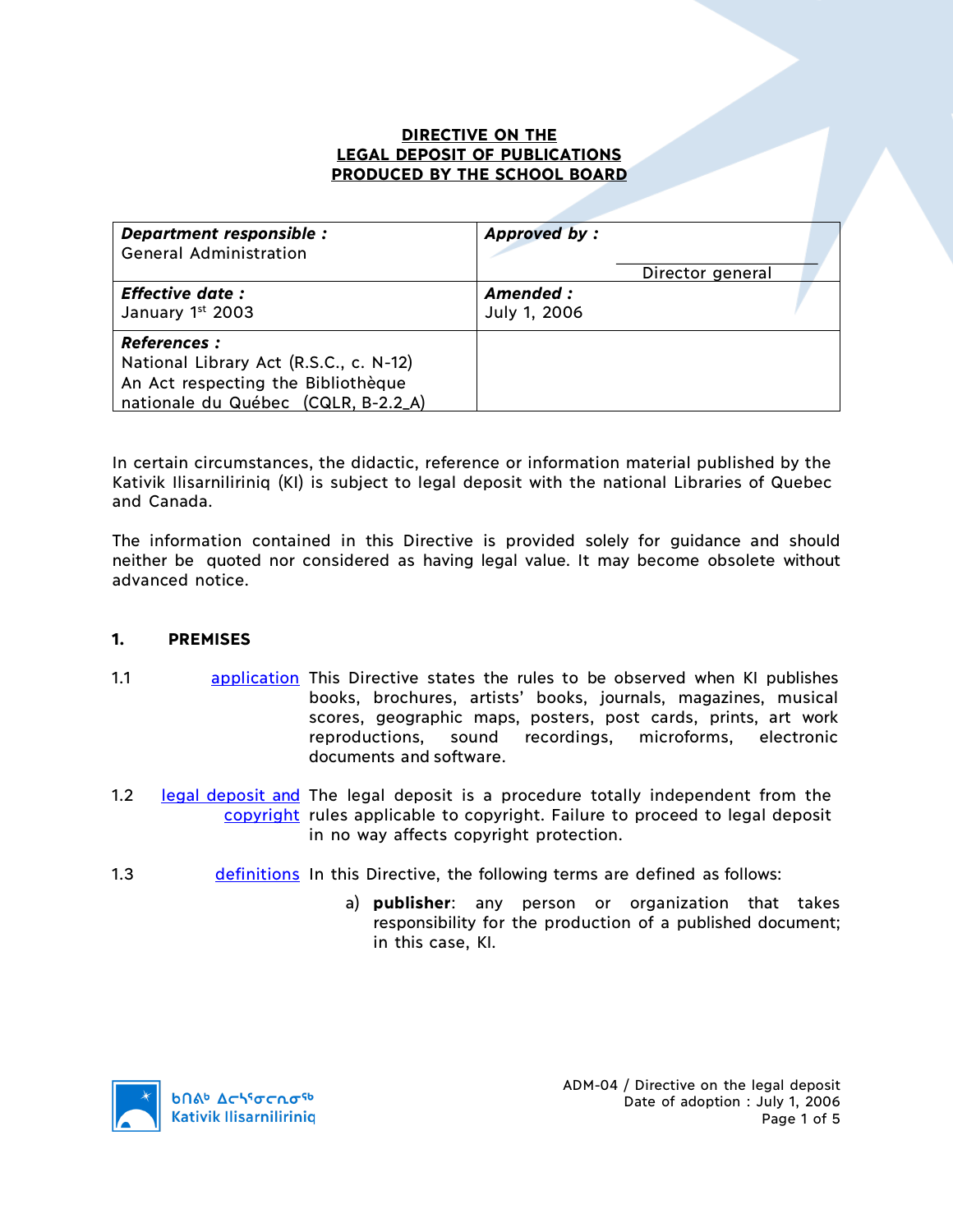#### **2. LEGAL DEPOSIT**

- 2.1 mandatory legal The *National Library Act of Canada* and the *Act respecting the*  deposit *Bibliothèque nationale du Québec* require all publishers to make a deposit of any document published in Quebec. This deposit is without charge and generally done in two copies.
- 2.2 aim of the Act The legal deposit allows the Bibliothèque nationale du Québec and the National Library of Canada (hereinafter called the "National Libraries") to collect, preserve and disseminate all documents published in Canada and Quebec.
- 2.3 **Exercise 2.3** entry in a For each document received, the National Libraries prepares a database bibliographical description which is entered in the Libraries' database, accessible to all at no cost through the Internet. This description is also included into the Bibliographie du Québec, a monthly bulletin published by the BNQ which lists all documents received by the Library and which is widely distributed to libraries, documentation centers and book stores.
- 2.4 work to be Legal deposit applies to all published documents, whether or not distributed intended for a restricted public. Consequently, it is required for or not documents produced by KI even though they are exclusively distributed to students or to the staff.
- 2.5 legal deposit in With respect to legal deposit, KI is subject to a dual obligation. It Quebec and must send two copies of each of its publications to the BNQ as Ottawa well as to the National Library of Canada.
- 2.6 delay for sending KI must send to the BNQ two copies of its publication within 7 copies days after the date of publication.
- 2.7 form Documents sent must be accompanied by a duly completed legal deposit statement form.
- 2.8 mention on KI must affix on the document sent to the Library the mention: document Dépôt légal - Bibliothèque nationale du Québec, as well as the year of publication. For example: Dépôt légal - Bibliothèque nationale du Québec, 2010.
- 2.9 **use of the 2** One copy is stored in ideal conservation conditions and the copies sent second copy is made available to the public for consultation.
- 2.10 **Legal Failure by KI to submit to the legal deposit procedure makes it** proceedings liable to legal proceedings provided for in the Act.

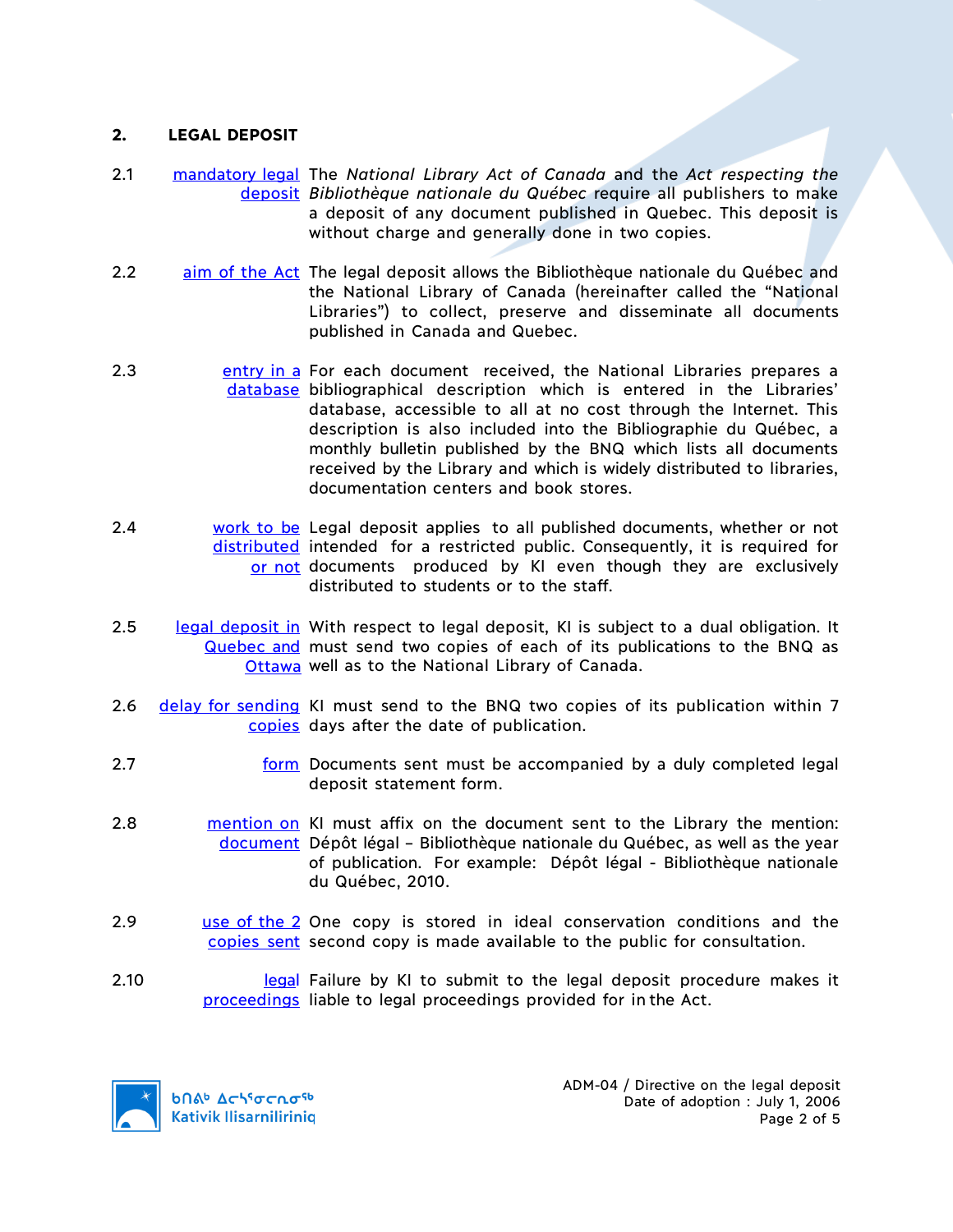# **3. PUBLICATIONS SUBJECT TO LEGAL DEPOSIT**

Whether distributed free of charge or not, publications described below are subject to legal deposit. These definitions are taken from the rules applicable at the BNQ, but similar rules apply for legal deposit at the NLC.

- 3.1 poster A poster is a graphic representation generally printed on paper and may include images or text. Intended to promote a goal or an event, it is characterized by its short-term exhibition and a wide variety of its subjects, often enriched by artistic contents. Only posters measuring between 40 cm  $x$  50 cm or 2,000 cm<sup>2</sup> and 100 cm  $x$ 158 cm or  $15,800$  cm<sup>2</sup> are subject to legal deposit.
- 3.2 brochure A brochure is a non-periodical printed publication having at least 5 pages, but no more than 48 pages (cover pages excluded).
- 3.3 post card A post card is an image reproduced on a card intended to be sent by mail without an envelope.
- 3.4 electronic An electronic document is made up of any group of data entered document on an electronic support medium which allows for extended dissemination (for example: diskette, CD-ROM, video disk) and which is either an original document or a copy of a printed document.
- 3.5 sound recording A sound recording is a recording of sound without images. Such recordings may be done on various support media such as compact disks, vinyl albums, cassettes and tapes.
- 3.6 print A print is an image printed on paper or on a similar support medium with one or several print elements on which surface an image was executed in such a way as to retain ink, through print, serigraphy or lithography techniques. These print techniques imply manual and personal input from engravers in the production of these print elements and their printing.
- 3.7 *journal* A journal is a periodical publication intended for the public at large the goal of which is essentially to provide an original source of written information about current events, public affairs, international issues, political and other issues.
- 3.8 book A book is a non periodical publication comprised of at least 49 pages bearing signs intended to be read.
- 3.9 software A software is a set of rules, instructions and procedures written in a form that a computer can understand in order to perform certain tasks, including data processing.

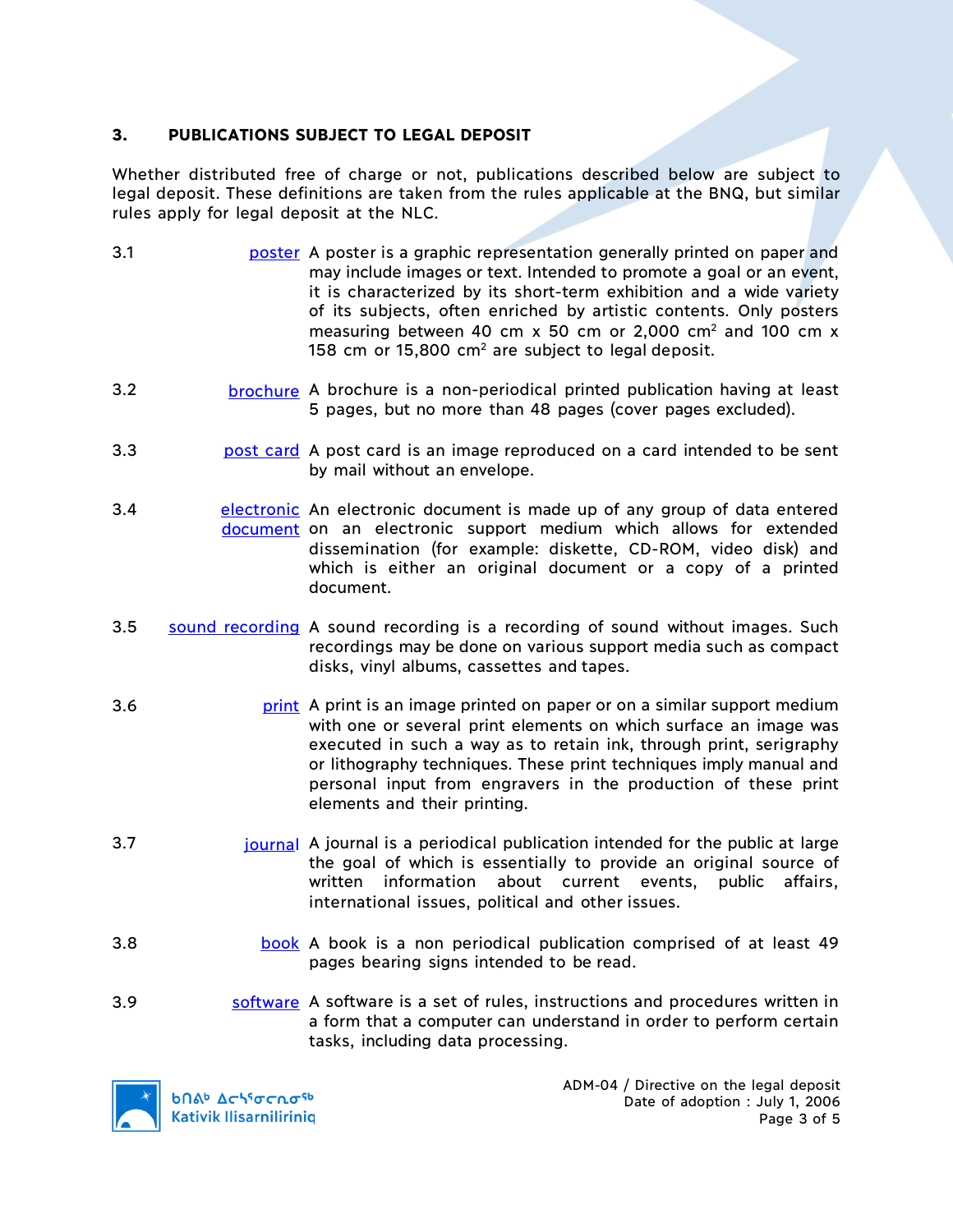- 3.10 microform A microform is the micro-edition of a text or other visual document, which can be read only with a specialized device. Microsheets andmicrofilms are microforms.
- 3.11 **annual** An annual publication is a publication which is usually published publication once a year and which summarizes the main events, factual data and/or statistical data of one year. However, the publication period of such a publication may exceed one year, as long as it is regular. Directories, catalogues and annual reports are examples of annual publications.
- 3.12 reproduction of A reproduction of a work of art if the exact duplication of an a work of art already existing image without any interpretative input. It is done through photographic or photomechanical processes and involve no manual and personal input or intervention in the choice of the presentation and organization of the image.
- 3.13 magazine and A magazine or periodical is a periodical publication of general periodicals interest or devoted to documentary studies and information on particular issues: law, finance, trade, medicine, fashion, sport and others. This category includes magazines and all periodicals other than newspapers.

### **4. PUBLICATIONS NOT SUBJECT TO LEGAL DEPOSIT**

- 4.1 exemption The following types of documents are not subject to legal deposit:
	- a) agendas
	- b) calendars
	- c) greeting cards
	- d) pamphlets
	- e) reprints of a document already under legal deposit.
- 4.2 exception to legal The *Regulation on legal deposit of published documents* provides deposit the list of publications exempted from the legal deposit obligation (press releases, pamphlets, slides, financial statements, forms, circular letters, activity programs, monographs of less than 5 pages, etc.).
- 4.3 lecture notes An internal regulation of the BNQ provides that lecture notes explicitly related to a course number are also exempt from the legal deposit obligation (unless they are published by a commercial publisher and intended for the public at large).